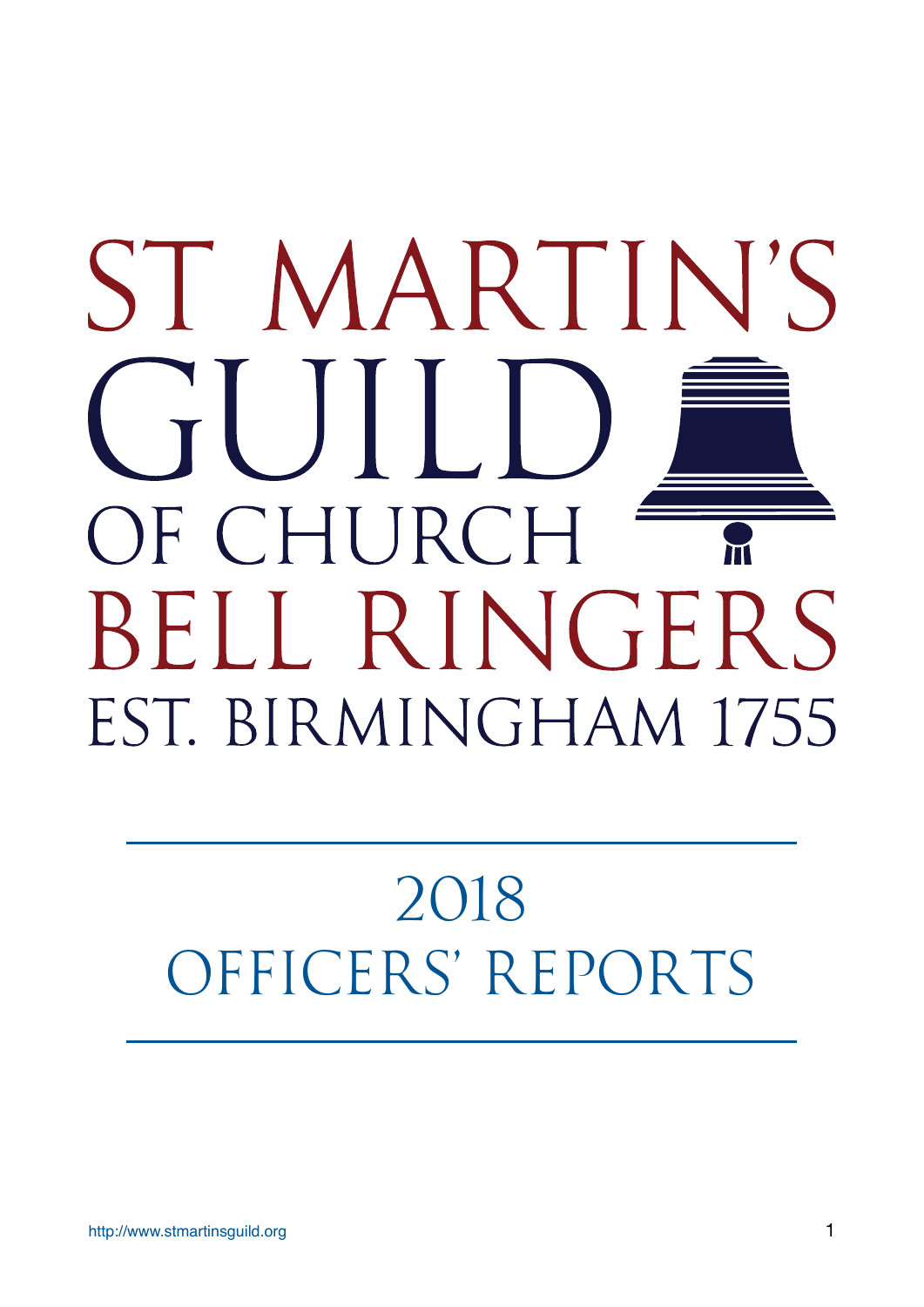## treasurer's Report

#### TRACY STEVENS

- £1804 of subs collected in 2018. 46 members have still to pay their 2018 subscription and15 from previous years.
- Merchandising shows a profit of £128. We now hold very little stock as orders only take approximately 1 week to turn around.
- Apportionments this is the sharing out of money from the general fund into the Library and BRF. At the 2017 AGM it was agreed that the library would receive £75.00 apportionment and the BRF would receive 25% apportionment of annual subs totalling £451 this year.
- Donations have been received from LVP and LM members who wish to donate their subscriptions to the BRF and a personal generous donation from a member to the general fund.
- The 100 Club has raised £1144 for the BRF this year £139 of this are donated prizes. We are administering the 100 club differently this year using a dedicated gmail account. This will enable the load to be shared and monitored by key individuals. We have a few numbers remaining for this year.
- BRF –The work on the clappers at Knowle is complete and they have now received their donation of £250 from the BRF. This will be shown in the 2019 accounts. The Sound control installation at Harborne is complete and working very well and they will receive their donation of £500 shortly. If any towers are undertaking any essential maintenance, consider asking for a donation from the BRF

#### **Proposals will be put to the meeting for:**

#### **Membership**

- Annual subscription to remain at £10 with 50% concession rate as per rules.
- New members proposed at the last Business meeting of the year £5 with 50% concession rate as per rules
- Associate membership currently equivalent to the annual subscription

#### **Apportionments to:**

- BRF (currently 25% of full subscriptions collected)
- $£75$  to the library

#### **Peal fee**

•To remain at zero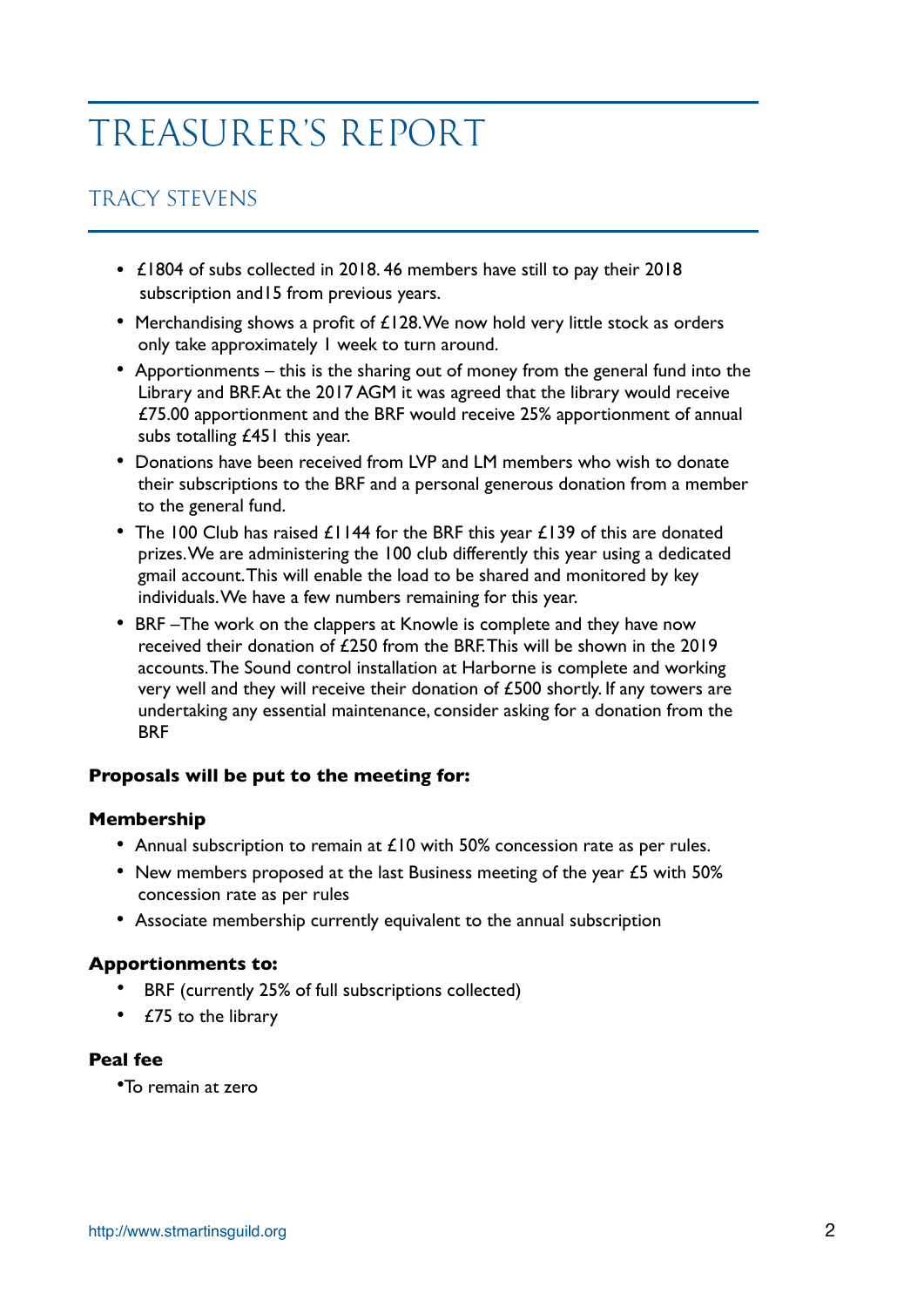#### **Receipts and Payments for the year ended 31 December 2018**

| <b>RECEIPTS</b>                  |                              | General | Peal        | Library | <b>Training</b><br><b>Fund</b> | 100<br><b>Club</b> | HJ<br>Dinner  | <b>BRF</b>  | Total<br>2018 | 2017            |
|----------------------------------|------------------------------|---------|-------------|---------|--------------------------------|--------------------|---------------|-------------|---------------|-----------------|
| Subscriptions 2018               | Full                         | 1804    |             |         |                                |                    |               |             | 1804          | 1441            |
|                                  | <b>NRLM</b>                  |         |             |         |                                |                    |               |             | 0             | 150             |
| Subscriptions 2019               |                              | 120     |             |         |                                |                    |               |             | 120           | 0               |
| Apportionments                   |                              |         |             | 75      |                                |                    |               | 45 I        | 526           | 435             |
| Donations                        |                              | 178     |             |         |                                |                    |               | 207         | 385           | 4033            |
| HJD Ticket sales 2018            |                              |         |             |         |                                |                    | 3679          |             | 3679          | 3368            |
| HJD Ticket sales 2019            |                              |         |             |         |                                |                    | 405           |             | 405           | 0               |
| <b>Merchandise Sales</b>         |                              | 198     |             |         |                                |                    |               |             | 198           | 669             |
| Interest                         |                              |         |             |         |                                |                    |               | 5           | 5             | 3               |
| 100 Club Subs                    |                              |         |             |         |                                | 1868               |               |             | 1868          | 2212            |
| Other Income                     |                              | 269     |             |         |                                |                    |               |             | 269           | 0               |
| <b>RWNYC</b>                     |                              |         |             |         |                                |                    |               |             | 0             | 130             |
| BRF from 100 Club                |                              |         |             |         |                                |                    |               | 1005        | 1005          | 1260            |
| <b>Total Receipts</b>            |                              | 2570    | 0           | 75      | $\mathbf 0$                    | 1868               | 4084          | 1668        | 10265         | 13701           |
| <b>PAYMENTS</b>                  |                              |         |             |         |                                |                    |               |             |               |                 |
|                                  |                              |         |             |         |                                |                    |               |             |               |                 |
| Apportionments                   |                              | 526     |             |         |                                |                    |               |             | 526           | 435             |
| Guild Insurance                  |                              | 293     |             |         |                                |                    |               |             | 293           | 293             |
| Donations                        |                              | 68      |             |         |                                |                    |               |             | 68            | 10064           |
| <b>Ringing World</b>             | - binding                    | 0       |             |         |                                |                    |               |             | 0             | 44              |
|                                  | - advertising                | 68      |             |         |                                |                    |               |             | 68            | 0               |
| Central Council:                 | - Fees                       | 80      |             |         |                                |                    |               |             | 80            | 60              |
|                                  | - Library                    | 10      |             |         |                                |                    |               |             | 10            | $\overline{10}$ |
|                                  | <b>REPS Exp</b>              | 174     |             |         |                                |                    |               |             | 174           | $\mathbf 0$     |
| Peal Book                        |                              |         |             |         |                                |                    |               |             | 0             | 0               |
| <b>Striking Competitions</b>     |                              | 115     |             |         |                                |                    |               |             | 115           | 50              |
| <b>Guild Activities</b>          |                              | 570     |             |         |                                |                    |               |             | 570           | 0               |
| Library                          |                              |         |             | 45      |                                |                    |               |             | 45            | 137             |
| HJ Dinner Expenses 2018          |                              |         |             |         |                                |                    | 3273          |             | 3273          | 2735            |
| HJ Dinner 2019 Deposit           |                              |         |             |         |                                |                    | 800           |             | 800           | 0               |
| <b>Merchandise</b>               |                              | 70      |             |         |                                |                    |               |             | 70            | 803             |
| <b>Directory Printing</b>        |                              |         |             |         |                                |                    |               |             | 0             | 186             |
| Meeting expenses / general admin |                              | 268     |             |         |                                |                    |               |             | 268           | 202             |
| Other Expenses                   |                              | 477     |             |         |                                | 20                 |               |             | 497           | 234             |
| 100 Club Prizes                  |                              |         |             |         |                                | 755                |               |             | 755           | 913             |
| trfr to BRF                      |                              |         |             |         |                                | 1144               |               |             | 1144          | 1260            |
| <b>Total Payments</b>            |                              | 2720    | $\mathbf 0$ | 45      | $\mathbf o$                    | 1920               | 4073          | $\mathbf 0$ | 8758          | 17426           |
| Increase/(decrease) in Funds     |                              | $-150$  | 0           | 30      | 0                              | -52                | П             | 1668        | 1507          | -3724           |
| Opening Balance                  |                              | 2770    | 1243        | I I 5   | 234                            | 204                | 1673          | 9403        | 15642         | 19366           |
| <b>Closing Balance</b>           |                              | 2620    | 1243        | 145     | 234                            | 152                | 1684          | 11071       | 17149         | 15642           |
|                                  |                              |         |             |         |                                |                    |               |             |               |                 |
| <b>Cash and Bank Accounts</b>    |                              |         |             |         |                                |                    | <b>Deposi</b> | Curr        | <b>Total</b>  | <b>Total</b>    |
|                                  |                              |         |             |         |                                |                    | t             | ent         |               |                 |
|                                  | <b>General Fund Accounts</b> |         |             |         |                                |                    | 50            | 4191        | 4241          | 4361            |
|                                  | Bell<br>Restoration<br>Fund  |         |             |         |                                |                    | 10944         | 128         | 11071         | 9403            |
|                                  | HJ Dinner                    |         |             |         |                                |                    |               | 1684        | 1684          | 1673            |
|                                  | 100 Club                     |         |             |         |                                |                    |               | 152         | 152           | 204             |
|                                  |                              |         |             |         |                                |                    |               |             | 17149         | 15642           |

| <b>Independent Examiners' Report</b> |                                                                                                                                                                                                                                    |  |                      |  |  |  |  |  |                |
|--------------------------------------|------------------------------------------------------------------------------------------------------------------------------------------------------------------------------------------------------------------------------------|--|----------------------|--|--|--|--|--|----------------|
|                                      |                                                                                                                                                                                                                                    |  |                      |  |  |  |  |  |                |
|                                      | We can confirm that the above statement of receipts and payments for the year ended 31 December 2018 and the statement of<br>balances held at that date in respect of each fund are an accurate summary of the accounting records. |  |                      |  |  |  |  |  |                |
|                                      |                                                                                                                                                                                                                                    |  |                      |  |  |  |  |  |                |
| <b>Stephen Horton</b>                |                                                                                                                                                                                                                                    |  | <b>Thomas Horton</b> |  |  |  |  |  |                |
|                                      |                                                                                                                                                                                                                                    |  |                      |  |  |  |  |  | 2 January 2019 |
| Independent Examiner                 |                                                                                                                                                                                                                                    |  | Independent Examiner |  |  |  |  |  |                |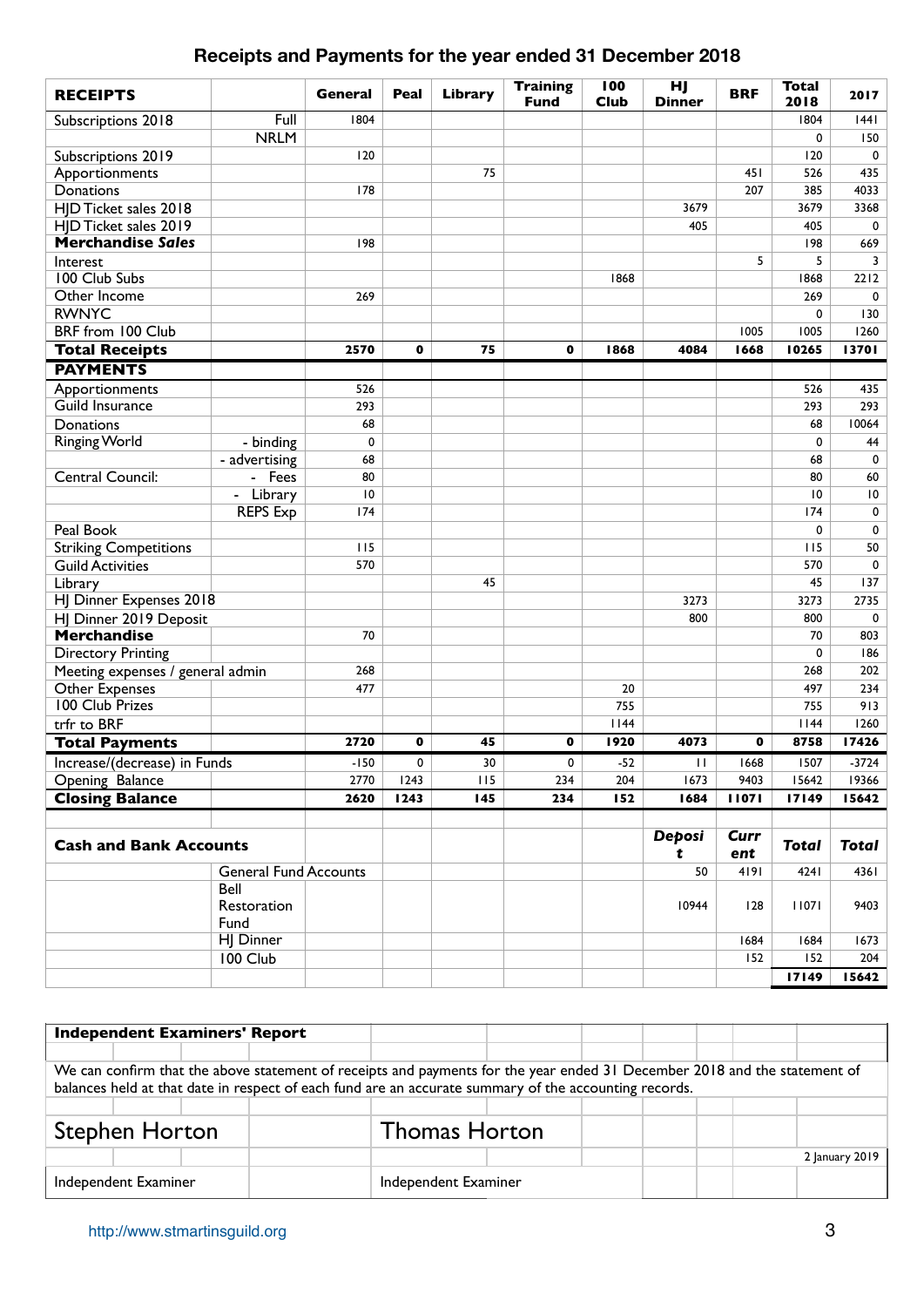#### **Supplementary Information**

|                           | <b>Membership at 31 December:</b>         |                                                                         |        |                        |             |            |  |
|---------------------------|-------------------------------------------|-------------------------------------------------------------------------|--------|------------------------|-------------|------------|--|
| 2018:                     |                                           | 289 Members-(inc:4 LVP, 16LM, 29 Assoc) 46 Unpaid                       |        |                        |             |            |  |
| 2017:                     |                                           | 261 Members-(inc: 4 LVP, 17 LM, 17 Assoc) 24 Unpaid                     |        |                        |             |            |  |
| 2016:                     |                                           | 253 Members-(inc: 4 LVP, 14 LM, 22 Assoc) 38 Unpaid                     |        |                        |             |            |  |
| 2015:                     |                                           | 247 Members-(inc 5 LVP, 14 LM, 17 Assoc) 11 Unpaid                      |        |                        |             |            |  |
| 2014:                     |                                           | 253 Members-(inc: 6 LVP, 14 LM, 19 Assoc) 48 Unpaid                     |        |                        |             |            |  |
|                           |                                           |                                                                         |        |                        |             |            |  |
|                           | <b>BRF funds committed:</b>               |                                                                         | Knowle |                        |             | 250        |  |
|                           |                                           |                                                                         |        | Harborne Sound Control |             | 500        |  |
|                           |                                           |                                                                         |        |                        | £           | 750        |  |
|                           |                                           |                                                                         |        |                        |             |            |  |
|                           |                                           |                                                                         |        |                        |             |            |  |
|                           | Summary analysis of General Fund:         |                                                                         |        |                        |             |            |  |
|                           | Ongoing 'operating' income & costs        |                                                                         |        |                        |             |            |  |
|                           | Subscription income (excl BRF allocation) |                                                                         |        |                        |             | 1,473      |  |
| Library                   |                                           |                                                                         |        |                        | (75)        |            |  |
| Insurance                 |                                           |                                                                         |        |                        | (293)       |            |  |
| <b>Directory Printing</b> |                                           |                                                                         |        |                        | $\mathbf 0$ |            |  |
| Ringing World             |                                           |                                                                         |        |                        | (68)        |            |  |
| <b>Central Council</b>    |                                           |                                                                         |        |                        | (90)        |            |  |
|                           | <b>Central Council Rep Expenses</b>       |                                                                         |        |                        | (174)       |            |  |
| Striking competitions     |                                           |                                                                         |        |                        | (115)       |            |  |
| <b>Guild Activities</b>   |                                           |                                                                         |        |                        | (570)       |            |  |
|                           | Meeting expenses & general admin          |                                                                         |        |                        |             |            |  |
|                           |                                           | (venue costs, copying of meeting paperwork, newsletters, and postage)   |        |                        | (268)       |            |  |
|                           |                                           |                                                                         |        |                        |             | (1,654)    |  |
|                           |                                           |                                                                         |        |                        |             | (180)      |  |
|                           | Discretionary' income & costs             |                                                                         |        |                        |             |            |  |
| Merchandising             |                                           |                                                                         |        |                        | 128         |            |  |
| Sundry donations          |                                           |                                                                         |        |                        | 110         |            |  |
|                           |                                           | Other Income (AGM catering, 6 Bell cake sale, Spice evening)            |        |                        | 269         |            |  |
|                           |                                           | Other expenses (£351 badges with new logo, £96 Website host x 5yrs, £30 |        |                        | (477)       |            |  |
|                           | Flowers for outgoing HJD sec)             |                                                                         |        |                        |             |            |  |
|                           |                                           |                                                                         |        |                        |             |            |  |
|                           |                                           |                                                                         |        |                        |             | 30         |  |
|                           | Movement in General Fund                  |                                                                         |        |                        | £           | (150)      |  |
|                           |                                           |                                                                         |        |                        |             |            |  |
|                           |                                           | Sales value of stocks held (Memo Only)                                  |        |                        |             |            |  |
|                           | Clothing                                  |                                                                         |        |                        |             | 108        |  |
|                           | <b>Badges</b>                             | (Given to new members, not included in total value of stock)            |        |                        |             |            |  |
|                           | <b>Mugs</b>                               |                                                                         |        |                        |             |            |  |
|                           | <b>Books</b>                              |                                                                         |        |                        |             | 320<br>428 |  |
|                           |                                           |                                                                         |        |                        | £           |            |  |
|                           | <b>Bank reconciliation</b>                |                                                                         |        |                        |             |            |  |
|                           |                                           |                                                                         |        |                        |             |            |  |
| Balance per cash book     |                                           |                                                                         |        | 4,191                  |             |            |  |
|                           | Less unpresented cheques                  |                                                                         |        |                        |             |            |  |
| Chq in hand               |                                           |                                                                         |        | $\mathbf 0$            |             |            |  |
| Cash in Hand              |                                           |                                                                         |        | $\mathbf{0}$           |             |            |  |
| <b>Balance</b>            |                                           |                                                                         |        | 4,191                  |             |            |  |
|                           | Balance per bank statements               |                                                                         |        |                        |             |            |  |
|                           |                                           | <b>GF</b>                                                               |        | 4,191                  |             |            |  |
|                           |                                           | BRF 30 Day                                                              |        | 10,944                 |             |            |  |
|                           |                                           | <b>BRF</b>                                                              |        | 128                    |             |            |  |
|                           |                                           | HJ Diner                                                                |        | 1,684                  |             |            |  |
|                           |                                           | <b>General Dep</b>                                                      |        | 50                     |             |            |  |
|                           |                                           | 100 Club                                                                |        | 152                    |             |            |  |
|                           |                                           |                                                                         |        | 17,149                 |             |            |  |
|                           |                                           |                                                                         |        |                        |             |            |  |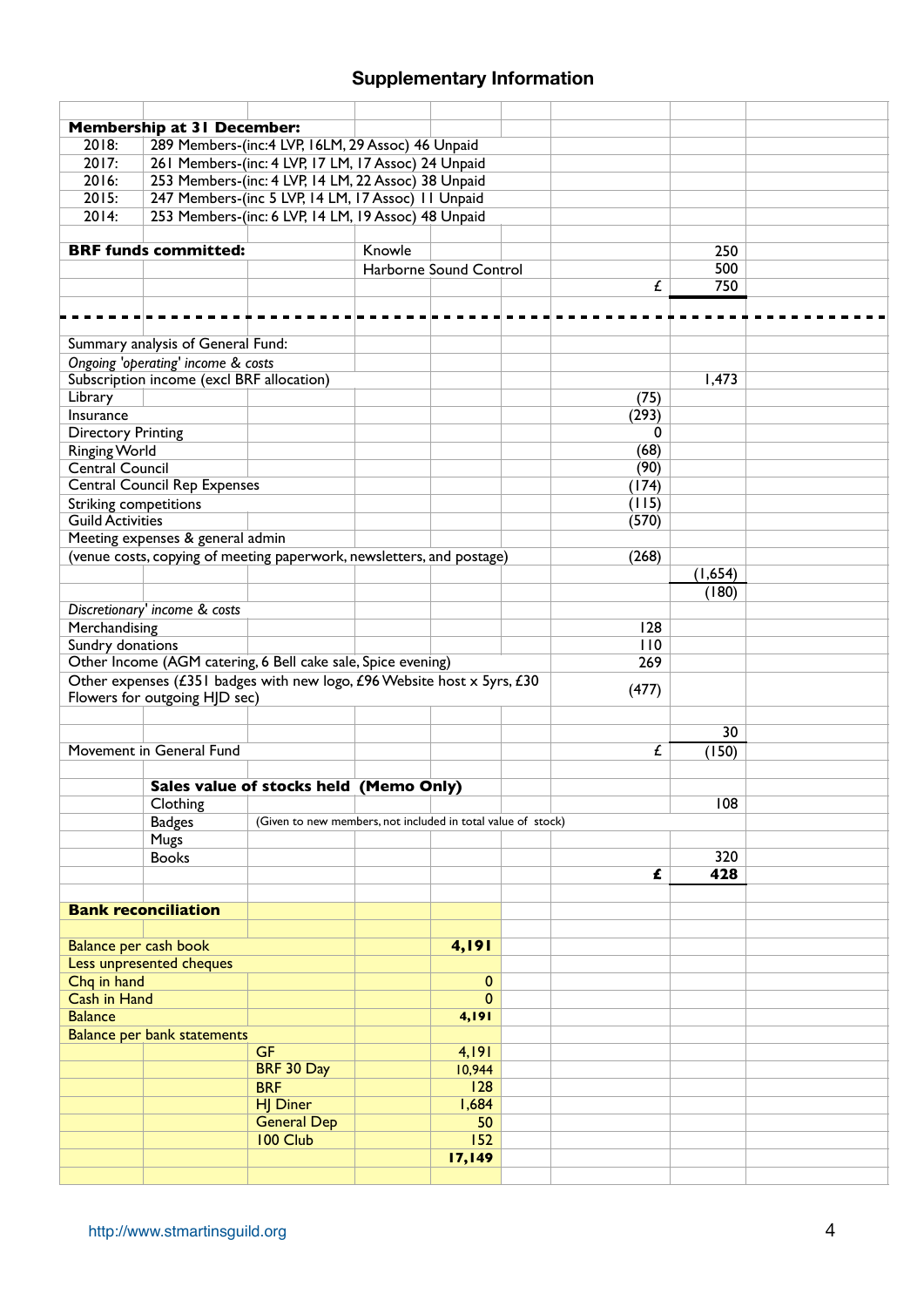## 100 CLUB REPORT

#### LEO FIELDING

| January 2018            |         | August 2018              |           |
|-------------------------|---------|--------------------------|-----------|
| <b>Margaret Burling</b> | £43.50  | <b>Margaret Burling</b>  | £39.00    |
| <b>James Ramsbottom</b> | £13.05  | <b>Triona Jowett</b>     | £11.70    |
| <b>Andrew Stubbs</b>    | £4.35   | <b>Carl Jenkins</b>      | £3.90     |
| February 2018           |         | September 2018           |           |
| Robyn Tighe             | £43.50  | <b>Chris Mills</b>       | £39.00    |
| <b>Richard Postill</b>  | £13.05  | <b>Andy Hardy</b>        | £11.70    |
| Colin Baugh             | £4.35   | <b>Andrew Stubbs</b>     | £3.90     |
| <b>March 2018</b>       |         | October 2018             |           |
| Colin Baugh             | £43.50  | <b>Richard Postill</b>   | £39.00    |
| Bernadette O'Dwyer      | £13.05  | <b>Andrew Stubbs</b>     | £11.70    |
| <b>Chris Mills</b>      | £4.35   | <b>Mike Dodson</b>       | £3.90     |
| <b>April 2018</b>       |         | November 2018            |           |
| <b>Michael Wilby</b>    | £39.50  | <b>Triona Jowett</b>     | £39.00    |
| <b>Tony Daw</b>         | £11.85  | <b>Steff Warboys</b>     | £11.70    |
| <b>Tony Daw</b>         | £3.95   | Lyn Baxter               | £3.90     |
| <b>May 2018</b>         |         | December 2018            |           |
| <b>Mark Eccelston</b>   | £39.50  | Andy Hardy               | £39.00    |
| <b>Eleanor Linford</b>  | £11.85  | John Warboys             | £11.70    |
| <b>Will Bosworth</b>    | £3.95   | John Fielden             | £3.90     |
| <b>June 2018</b>        |         | <b>Christmas 2018</b>    |           |
| Rowena Shipley          | £39.00  | <b>Mary Pipe</b>         | £77.04    |
| Robyn Tighe             | £11.70  | <b>Richard Lewis</b>     | £38.52    |
| <b>David Flint</b>      | £3.90   | Rowena Shipley           | £38.52    |
| <b>July 2018</b>        |         | <b>Christine Barnell</b> | £9.63     |
| Steve Pugh              | £39.00  | <b>Andrew Stubbs</b>     | £9.63     |
| David Flint             | £11.70  | <b>Olly Bouckley</b>     | £9.63     |
| <b>Arthur Reeves</b>    | £3.90   | Renata Vodnikyte         | £9.63     |
|                         |         |                          |           |
| <b>BRF</b> total        | £965.00 |                          |           |
| Unused admin            | £42.50  |                          |           |
| Prizes donated          | £139.19 | <b>BRF</b> total         | £1,146.69 |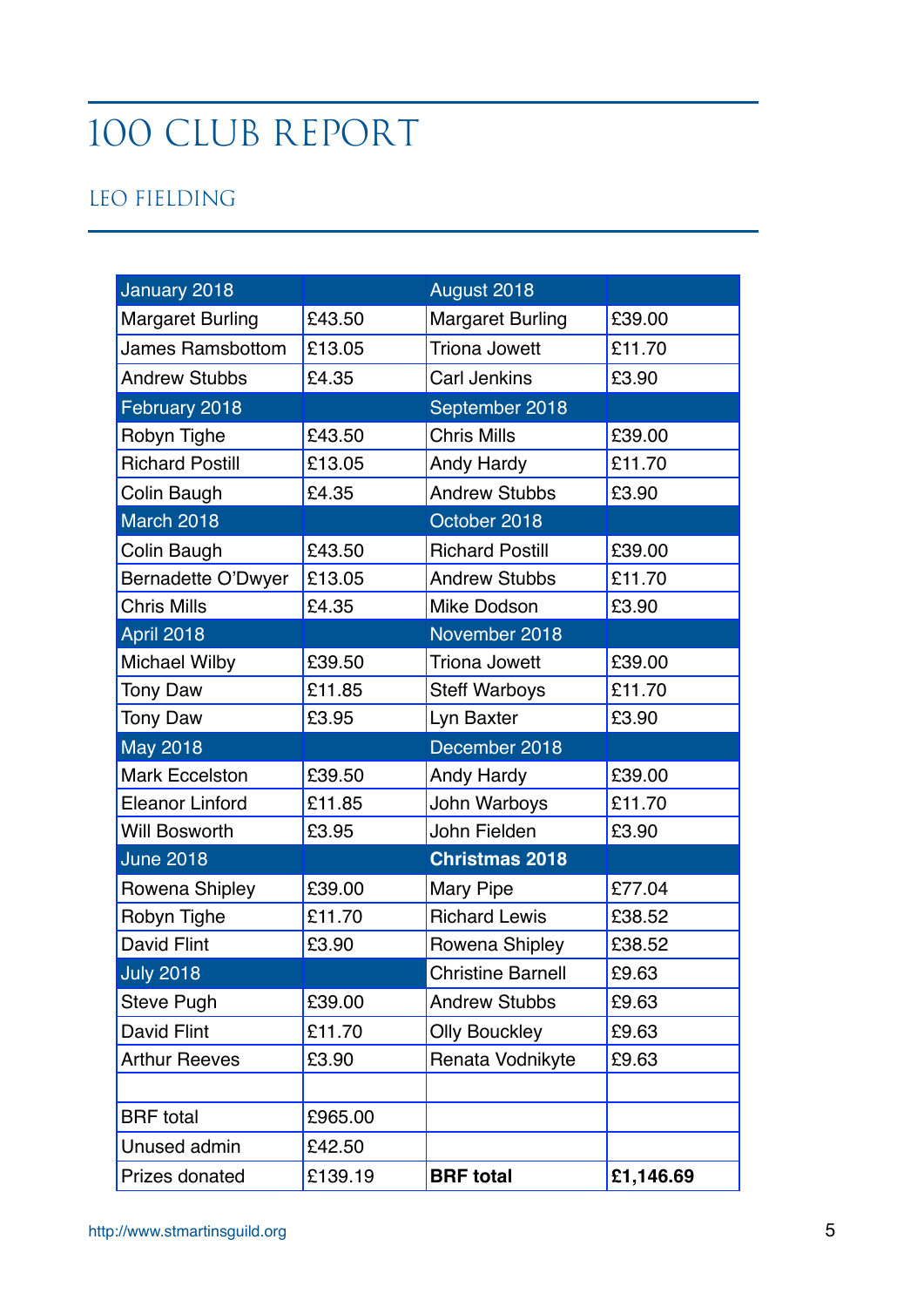### Ringing Master's Report

#### ARTHUR REEVES

I was elected to this post 4 years ago; how time seems to fly by! I've been spending time recently reflecting on the journey of those last 4 years and thinking about the next steps for us as a Guild. When I first became Ringing Master, I said that I would approach the role more as a co-ordinator - directing activities but not leading (or even attending) everything. Partly, this was for practical reasons. I simply cannot commit the time to run all the things which go on in the Guild and there are many aspects of bell ringing where the expertise of others far outweighs my own. But there are also philosophical reasons too. This is our Guild and a flourishing Guild is one where we all work together to support, develop and challenge one another to be better than we would otherwise be. I am therefore very grateful to all those who have contributed to Guild events over the last few years. On a personal level, I am particularly grateful to those who have led practices or been proactive in organising Guild activities. There is always a risk of missing people when you start to name individuals, and I am conscious that significant numbers of people are actively involved in organising ringing every week at their individual towers. Thank you to all who have supported, organised or led Guild events and activities. But one person does stand out. Phil Ramsbottom has tirelessly organised monthly practices and quarter peals. Phil has also been on hand to lead practices when I have been unable to do so. I know several members have benefited from Phil's instruction and the time he has put in to organising a regular series of fixtures.

When I first became Ringing Master, my vision was that the Guild should be able to offer a "staircase" of opportunities from learning to ring through to developing ringing on 12. The range of monthly practices now regularly on offer goes some way to meeting this ambition, with regular focus practices on doubles, minor, surprise major and on ten. Of course, we still have some way to fully meeting this aim. But, with the above very much in mind, I'd like to focus the next 12 months on developing the support we as a Guild can give to members to run their own practices. I think this is important for two reasons. First, because it increases the pool of people who feel confident at running practices. Secondly, it also ensures that we can closely align the support the Guild can give to what members want. This is where the X Practice initiative has started to bear fruit. It is in its early days, but the idea of towers offering to host a practice of their choice – with Guild support – has seen members focusing on developing a skill of their choice.

At the AGM last year, Michael Wilby outlined a concern that the number of peals rung by Guild members was decreasing. He rightly signalled this as a concern, because peal ringing offers an important opportunity to improve ringing and striking over a sustained period of time. We committed to remedying this at the AGM with a Guild focus on monthly surprise major peals. Over the year, 10 peals were successfully scored as part of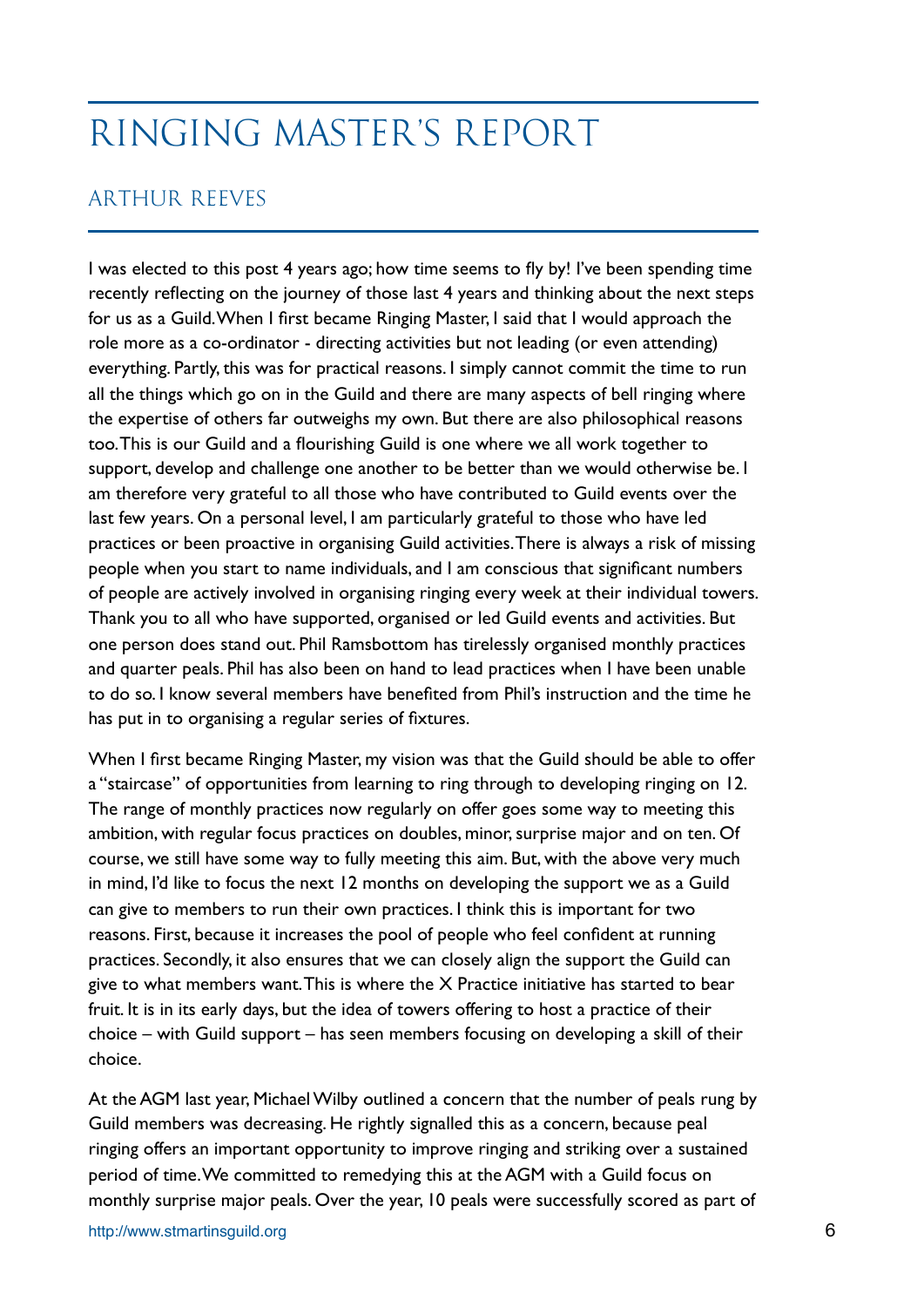this scheme alongside a significant increase in peals rung for the Guild by members. In fact, 2018 has seen the most peals rung for the Guild (73) for a good number of years. This is to be applauded. So for 2019, I'd like to continue the monthly guild peal programme but ensure we widen the repertoire of methods rung, particularly of triples, to increase participation of Guild members. A thank you to Alistair Cherry, Mark Eccleston, James Ramsbottom and Simon for helping to organise these and to the 10 different conductors. Well done to the 7 members who achieved firsts as part of this programme.

I have particularly looked to improve communication during 2018 to try and ensure that members were more aware of what was going on. The monthly email digest has served this purpose well, as have the regular updates Tracy Stevens has uploaded to our website. Looking forward, I'd like to use social media more effectively to reach members further.

The Guild has continued to be outward looking over the last 12 months. We have played host to several initiatives, including welcoming those who have achieved Level 5 of the ART scheme at the ART Masterclass and a "Project Pickled Egg" event. We have also visited other areas. The Brumdingers have travelled both to Worcester and London, as well as appearing in their own feature piece on the BBC. We have enjoyed a trip to Pershore and Mike Dodson once again led his very popular walking tour to the Droitwich area. Several of us enjoyed supporting the Birmingham 12 bell team at Cambridge and were proud to see them win the Taylor Trophy. Two Birmingham teams competed for the Tewkesbury Shield, a Guild band and the St Paul's band. Though we didn't bring the trophy home, St Paul's once again came close. Maybe 2019 will be their year? And James Ramsbottom led a cathedral team to a very close second place at the Inaugural Robert Smith 12-bell competition held at Melbourne.

One final reflection from me. When I wrote this last year, we were about to go through a significant change in the direction of the Guild. One reform was the way we finance Guild events. We increased membership fees, but made Guild events (excluding peals and quarters) free. I hope the range of opportunities on offer throughout the year has proved that your membership remains excellent value for money. As always, I am keen to hear from members about what we can do better.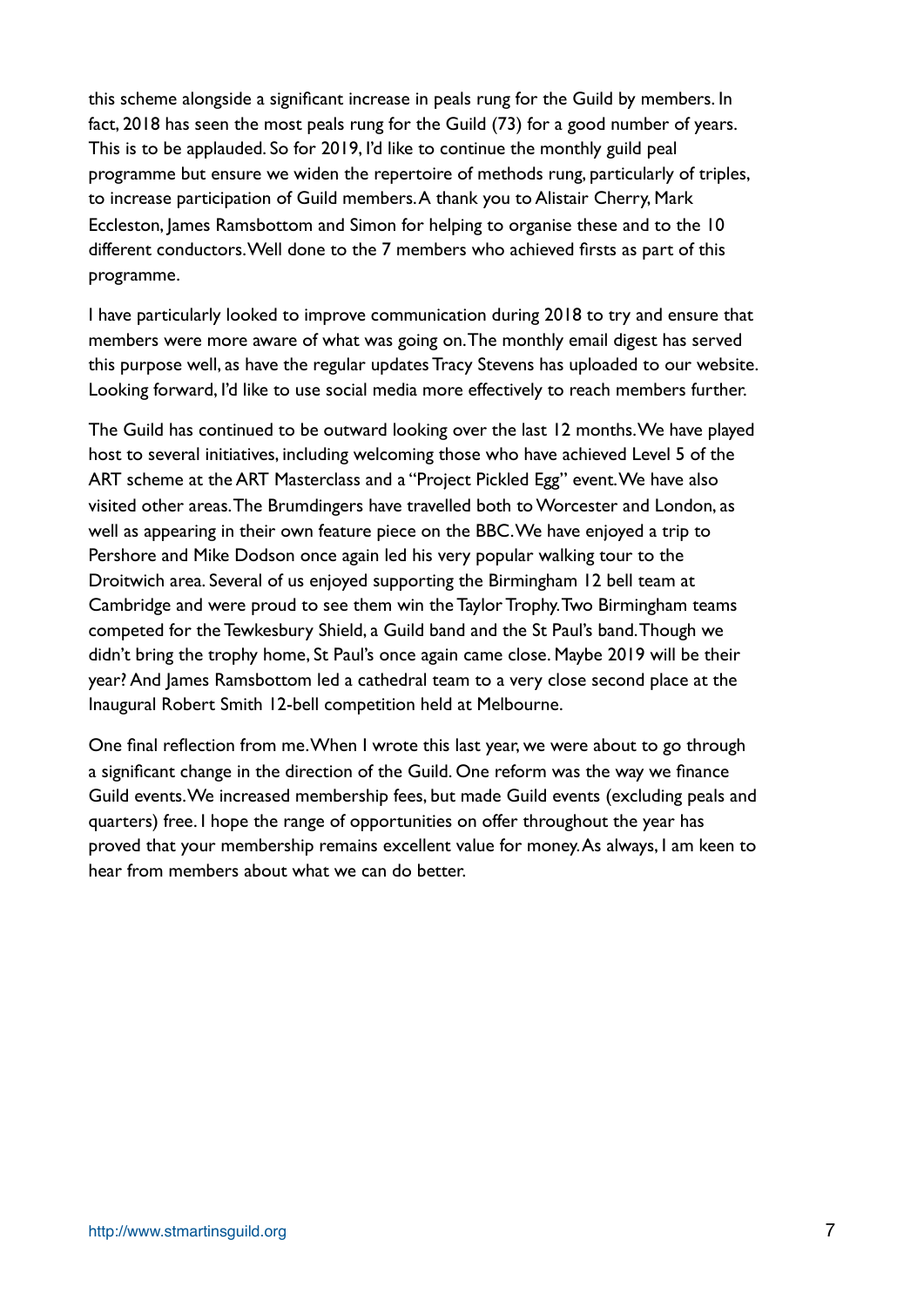## dinner secretary's Report

#### JENNY SUNTER

After some deliberation the 2019 Henry Johnson Dinner is returning to the Banqueting Suite at the Birmingham Council House.

Alan Regin MBE is this year's Chair. Many of you will know Alan from his ringing career, and more recently through his work chronicling the loss of ringers through World War One and the body of peals and quarter peals in their commemoration.

The date for dinner is Saturday 23 February 2019 and the start time is 7pm, though the venue will be open from 6pm.

There will be a three course meal based on a set starter and dessert and a choice of main course. As usual there will be a pay as you drink bar.

Dress code will be "black tie optional" and the ticket price is £45.

The event has been advertised in Ringing World so that friends far and wide will not miss out on this opportunity.

Tickets are available from Chris Mills, Clare McArdle, Jack Page and Jenny Sunter.

If in doubt email jenny Sunter on [bells@brierleyhill.org](mailto:bells@brierleyhill.org)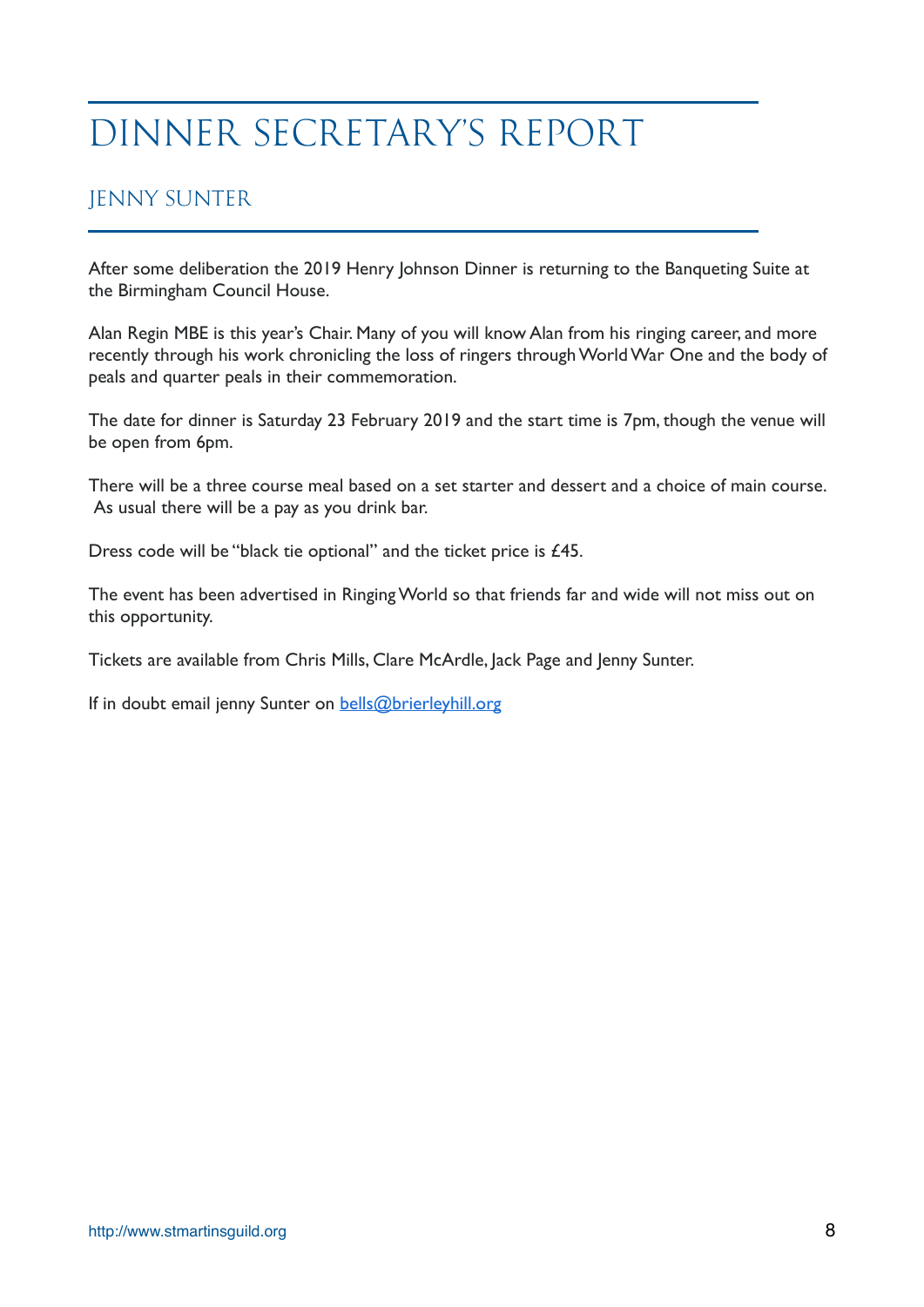## Archivist's Report

#### MARK ECCLESTON

#### **New Accessions**

| Catalogue no  | Title (and other bibliographic details)                                                                                 |
|---------------|-------------------------------------------------------------------------------------------------------------------------|
| <b>NA716</b>  | A Touch of Class. Alan Burbidge, 2017 (purchased)                                                                       |
| <b>NA717</b>  | Exercises to Help Build Foundation Skills. Birmingham School of Ringing, 2017<br>(gifted)                               |
| <b>NA718</b>  | Learning the Ropes: Teachers' Guide to Learning the Ropes. Pip Penney (gifted)                                          |
| <b>NA719</b>  | Order and Disorder 1840-1845: Newspaper Extracts About Church Bells. Compiled<br>by John Eisel, CCCBR, 2018 (purchased) |
| <b>DVD720</b> | The Ringing World 2001-2017. DVD (purchased)                                                                            |
| <b>NA721</b>  | The Ringing World 2017 (issues donated by Clare McArdle, currently unbound)                                             |

In addition, the library has accepted receipt of the following archival material:

•Digital copies of pages contained within a beautifully illuminated King's Norton peal book, recording 37 peals from 1892 to 1908 (copies stored on hard drive and supplied courtesy of Catherine Taylor and the King's Norton ringers)

•2018 Henry Johnson dinner menu card

•Central Council Library newsletter 2018; and Essay No.25 'Ringing Out The Age' by J. C. Eisel

2018 has been a fairly quiet year for the Guild library, although the Ringing World DVDs are continuing to prove popular and have been borrowed by members on various occasions. Our hard copies of the 2017 issues of *The Ringing World* remain unbound. Our usual bookbinders 'The Binding Place', located in Worcester, have recently closed for business. During 2019 I will identify another company to undertake the binding of our 2017 (and 2018) issues.

As in recent years, Clare McArdle has generously donated her copies of *The Ringing World* to the Guild library. This is very much appreciated and means library funds can be spent on other publications and conservation-related activities. Thank you, Clare.

There still remain a number of outstanding tasks in order to better conserve the materials held in the library. These activities include re-boxing and repacking materials into acid-free housings; and conversion of cassette tapes to digital format. The latter project was begun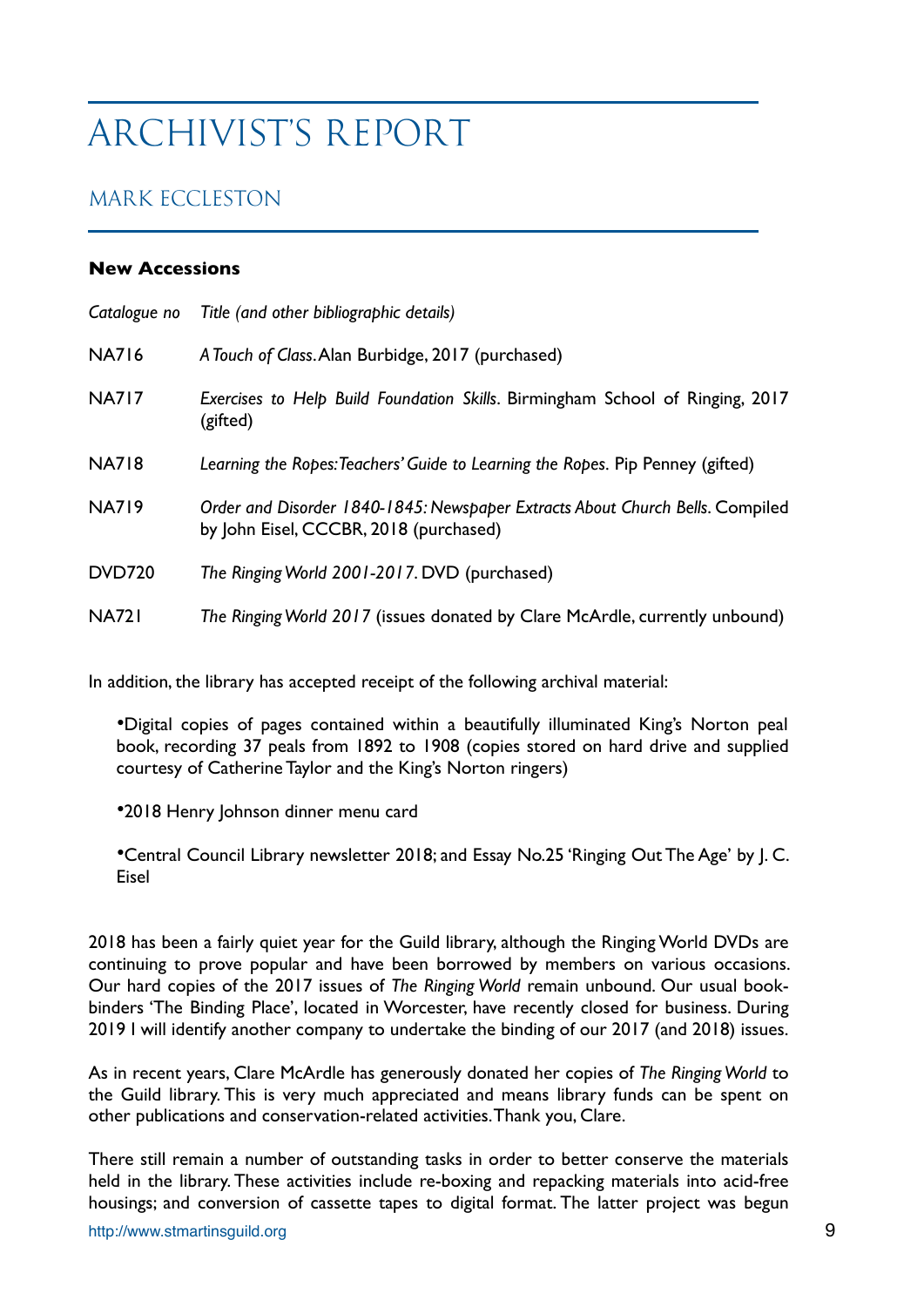during 2015 and, the Archivist's time permitting, it would be desirable to continue this project to ensure the long-term survival of non-paper based library materials.

As always, I encourage members to make use of the library. The Guild holds items suitable for new recruits as well as experienced ringers. There are printed books, DVDs, CDs as well as manuscript items. Most items can be borrowed. If any member is interested to learn more about the library, please contact me and I can provide further details of our holdings.

January 2019

m.r.eccleston@bham.ac.uk 07921 813051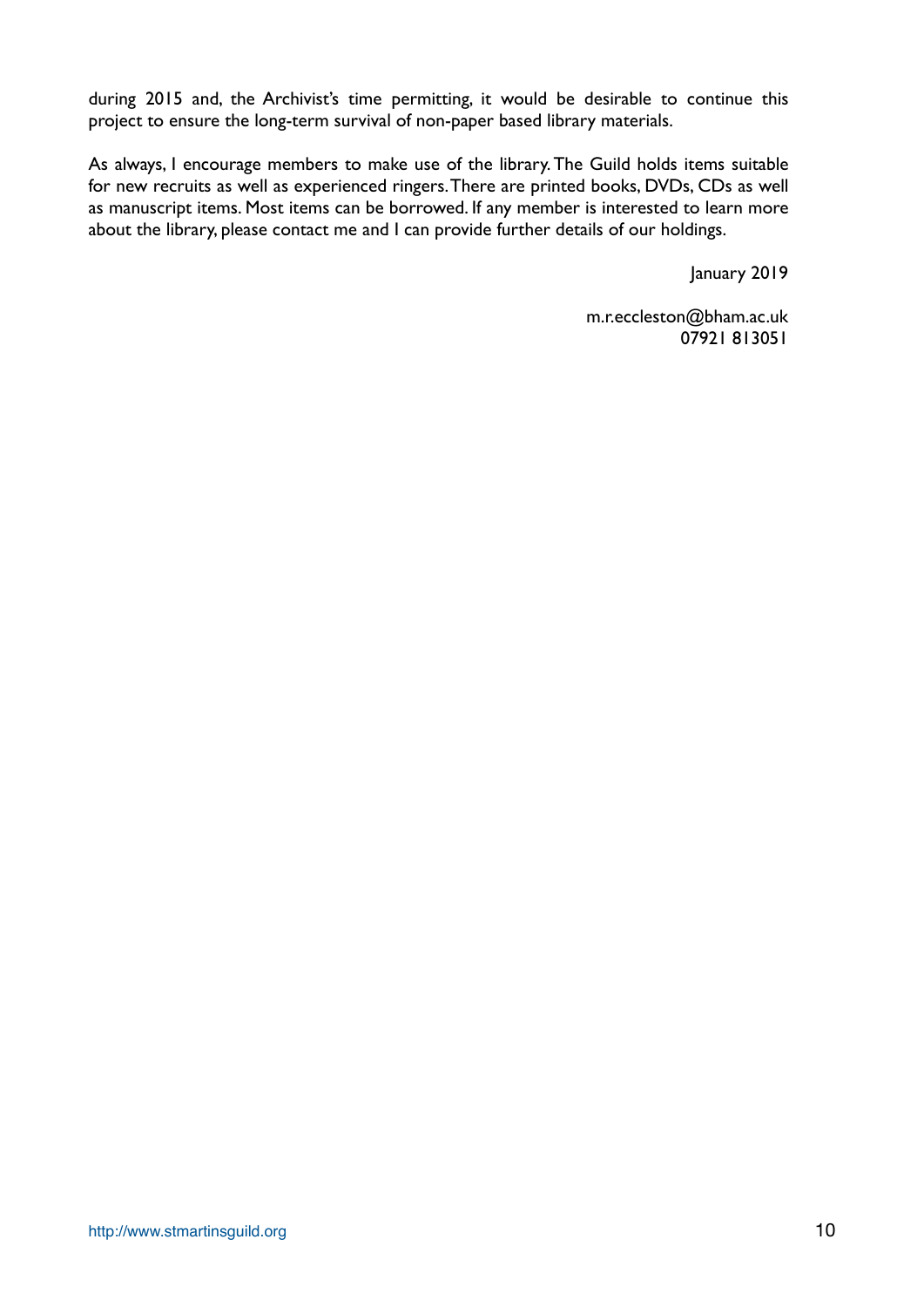## safeguarding officer's Report

#### TRISH EVERETT

The Church of England has continued to make safeguarding a key priority through 2018, with training material and courses updated as required.

A useful summary, particularly of training requirements can be found in the Ringing World, 21/28 December

The Guidance Note 3 – Child Protection in Bell Towers has not been updated since in October 2017, so that guidance remains current. It can be found using this link:

[https://cccbr.org.uk/wp-content/uploads/2017/10/GN3-Child-Protection-Issue-12-](https://cccbr.org.uk/wp-content/uploads/2017/10/GN3-Child-Protection-Issue-12-Oct-2017.pdf) [Oct-2017.pdf](https://cccbr.org.uk/wp-content/uploads/2017/10/GN3-Child-Protection-Issue-12-Oct-2017.pdf)

As a reminder, DBS checks are required for Tower Captains, their Deputies, those who teach ringing to young people face to face and those who transport children as a formal arrangement, even if this is a one off.

No DBS checks are required for ringers in a general supporting role, unplanned one off teaching or deputising in an emergency or for transporting children as part of an arrangement between families.

Safeguarding training is required for Tower Captains, deputies and those teaching ringing.

For those who have not yet attended training, details of courses are available on the Diocesan website, and are booked through the website:

<http://www.cofebirmingham.com/hub/safeguarding/training/>

All training is provided free of charge.

The Church of England Parish Safeguarding Handbook can be found on line at [https://](https://www.churchofengland.org/sites/default/files/2018-10/Parish%20Safeguarding%20Handbook%20October%202018.pdf) [www.churchofengland.org/sites/default/files/2018-10/](https://www.churchofengland.org/sites/default/files/2018-10/Parish%20Safeguarding%20Handbook%20October%202018.pdf) [Parish%20Safeguarding%20Handbook%20October%202018.pdf](https://www.churchofengland.org/sites/default/files/2018-10/Parish%20Safeguarding%20Handbook%20October%202018.pdf)

All appropriate safeguarding procedures and risk assessments were in place when the Brumdingers took part in the National Youth Competition held in London in the summer. Risk assessments and safeguarding procedures are also in place for the Brumdingers young peoples ringing group held weekly at St Mary's Moseley.

As I reported last year, the PCCs of St Mary's and St Anne's in Moseley required all groups to have safe practice guidelines in place for groups where there are children and young people, so these have been produced for bell ringing. If PCCs of other churches require these to be in place for bell ringing, we are happy to share what we have produced.

Support and advice on safeguarding issues has been provided when required.

Contact details for the Guild's Safeguarding Officer are:

Email: [trish\\_everett@hotmail.com](mailto:trish_everett@hotmail.com)

Mobile: 07968 362501 Landline: 0121 449 1088.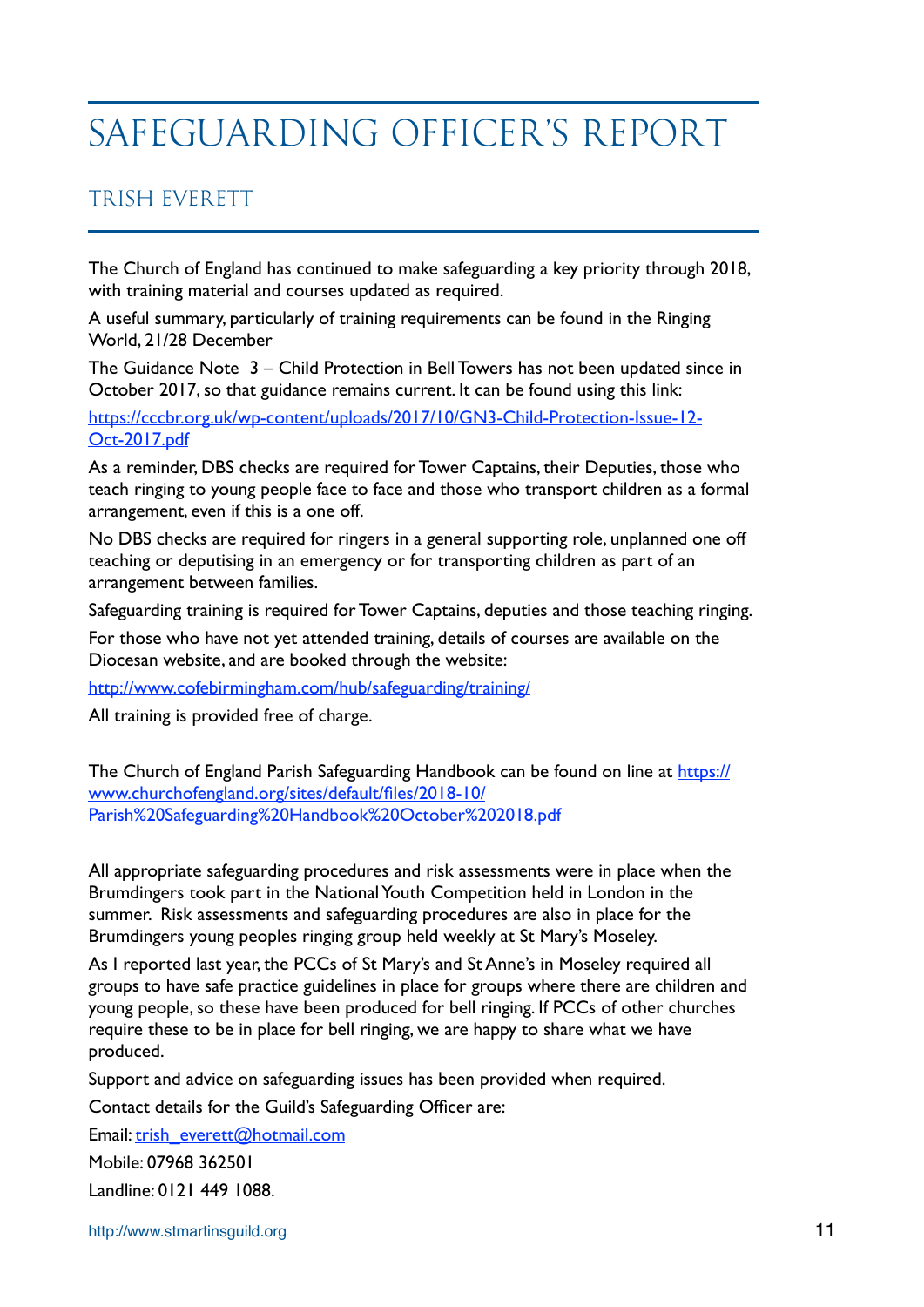## cc rep's Report

#### RICHARD ANDREW AND JAMES RAMSBOTTOM

The 2018 Central Council meeting weekend, held at Lancaster University over the late Spring Bank Holiday weekend in May, had a rather different format from previous weekends. Instead of being based round a headquarters hotel with the main Council meeting being held on the bank holiday Monday, this time it was based in and around the campus of Lancaster University with the main Council meeting being split across two days.

The AGM of The Ringing World Ltd was held early on Sunday afternoon and was chaired by the Ringing World Chairman, Nigel Orchard. He thanked the Ringing World staff for their efforts, in particular Robert Lewis and Will Bosworth for continuing to produce a high-quality publication on a weekly basis. Regarding the future of the Ringing World, he did say that the Board were looking into the possibility of changing the frequency of publication from weekly to fortnightly in order to cut costs and also hopefully attract new subscribers. However, the Board would give at least 12 months' notice of any change to fortnightly publication if the decision was taken to do this.

The first session of the main Council meeting, held late on the Sunday afternoon included a report from Alan Regin, the Steward of the Rolls of Honour, who said that 112 new names were being added to the Rolls. There was also a report from the Stewards of the Dove Database, who reported that they had successfully completed the move of the on-line Dove database to the BellBoard website, where it should be on a more secure and reliable platform. They were also working on producing an updated printed version of Dove, as the last one was produced 6 years previously.

The remainder of the meeting, including the important decisions to be made on the main motion covering the proposed changes to the Council, was held on the Monday. Clyde Whittaker, who has been the coordinator of the team preparing the new Rules, introduced the Transition Motion which proposed the adoption of the Revised Rules and Standing Orders and went into great detail explaining their potential benefits. He thanked the Ringing World for publishing several articles about these and said that a number of Council members had responded with about 500 individual recommendations which had all been considered and fed into the rule revision process.

In the general discussion which followed, concerns were raised regarding the proposed Transition Motion and an amendment was proposed that the Council should refer the Revised Rules, Standing Orders and other provisions of the Transition Motion for consideration by an independent review group with a view to presenting provisions for adoption at next year's Council meeting. After substantial discussion by the meeting, with views expressed on both sides of the argument, this amendment was voted down and the original Transition Motion was then put to the vote, requiring a two-thirds majority in order to be passed. As 137 out of 162 members present voted for the motion, the two-thirds majority was comfortably exceeded.

This meant that all the Revised Rules and Standing Orders took immediate effect, to allow the new Council organisation to be put in place. Whereas the old Council structure basically consisted of about 15 committees with 6 officers and an Administrative Committee overseeing the organisation, the new structure now consists of 5 Workgroups initially, overseen by an Executive board of 8 trustees, 4 of whom are the main current Council officers (President, Deputy President, Secretary and Treasurer).